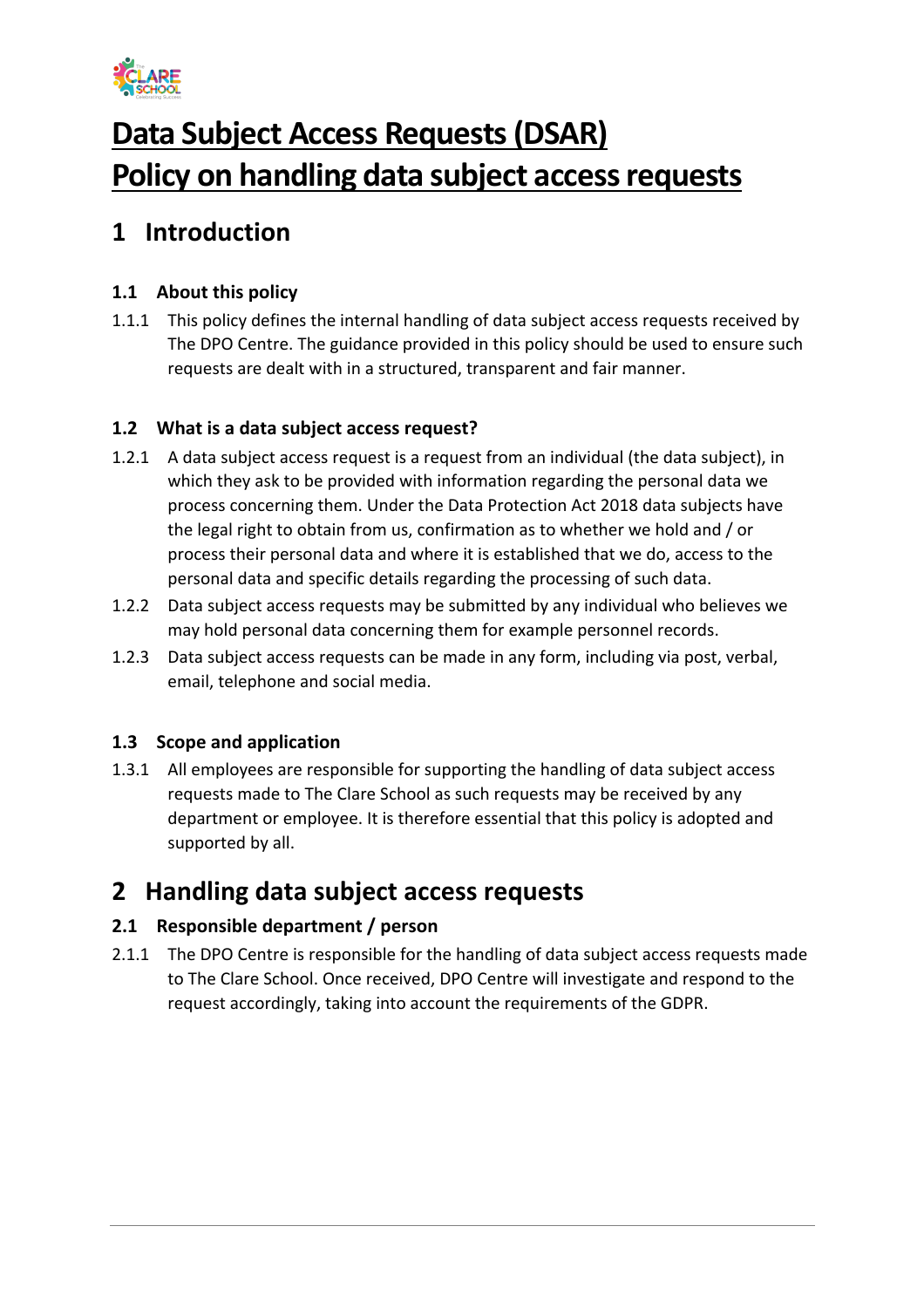

#### **2.2 Responsibilities of all other employees**

- 2.2.1 The DPO Centre named above in paragraph 2.1.1 is solely responsible for responding to all data subject access requests received by The Clare School. All other employees are prohibited from responding to any data subject access request and for the purposes of this policy are defined as "unauthorised employees".
- 2.2.2 In the event that a data subject access request is received by an unauthorised employee, details of the request and any accompanying documents are to be forwarded to the DPO Centre via dpo@theclareschool.com. It is essential that requests are forwarded on the day of receipt. When forwarding details of the request received, employees are required to use the form annexed to this policy.
- 2.2.3 In the event that any communication is received from the Information Commissioner's Office (ICO), the Supervisory Authority, the DPO Centre is to be informed immediately. Unauthorised persons are prohibited from responding to any such communications from the Supervisory Authority.